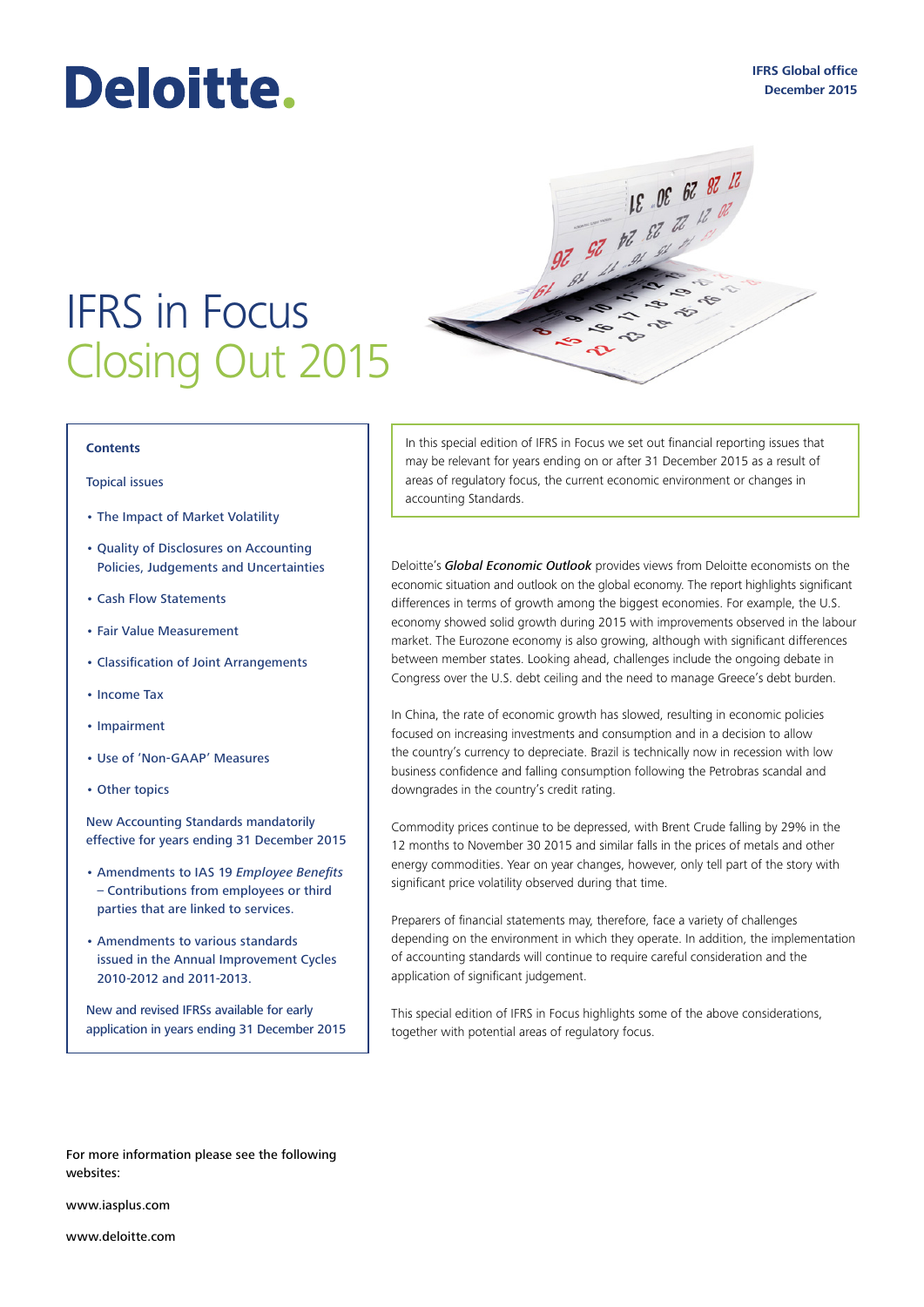## <span id="page-1-0"></span>Topical issues

#### **The Impact of Market Volatility**

Disclosures about significant judgements and uncertainties should include judgements made in relation to the potential impact of risks derived from current market volatility on the entity's financial performance.

The current interest rate environment shows high volatility with low and even negative interest rates in certain jurisdictions. Accordingly, it is expected that this situation will play a significant role in several accounting estimates including:

- the appropriate discount rate to apply to cash flow projections used to assess the recoverable amount of non‑financial assets as required by IAS 36 *Impairment of Assets*;
- the forecast cash flows and discount rates used in calculating the value of assets and liabilities in accordance with IFRS 13 *Fair Value Measurement*;
- risk disclosures and sensitivity analysis required by IFRS 7 *Financial Instruments Disclosures*;
- judgements made in relation to the estimate of the present value of long term provisions as required by IAS 37 *Provisions, Contingent Liabilities and Contingent Assets*; and
- judgements made in relation to the discount rate applied to discount benefit plan obligations as required by IAS 19 *Employee Benefits*.

Similarly, volatility in the currency markets can have a significant effect on, amongst other things:

- the reported results of foreign operations;
- the carrying values of assets and liabilities; and
- the functional currency value of forecast cash flows included in impairment reviews under IAS 36.

Another issue which can become significant when foreign exchange rates are volatile is the ability to capitalise exchange differences on foreign currency borrowings as part of the cost of a qualifying asset (for example, a property under development) under IAS 23 *Borrowing Costs*.

IAS 23 allows this only "to the extent that [the exchange differences] are regarded as an adjustment to interest costs" and, as such, a careful assessment of whether, and to what extent, an exchange difference can be regarded as such must be performed before capitalisation can occur.

Volatile commodity prices have a direct impact on industries such as mining and oil and gas but are also significant to a wider range of entities that are dependent on those commodities (for example when oil is a key input in their cost structure). Key assumptions on commodity prices should be revised when relevant to issues such as:

- impairment and net realisable value testing under IAS 36 and IAS 2 *Inventories* respectively*;*
- the measurement of assets acquired in a business combination under IFRS 3 *Business Combinations*; and
- estimates of the useful life of property plant and equipment and intangible assets.

Disclosures about significant estimates should include not only the prices considered in those assumptions but also the ranges considered in their sensitivity analysis.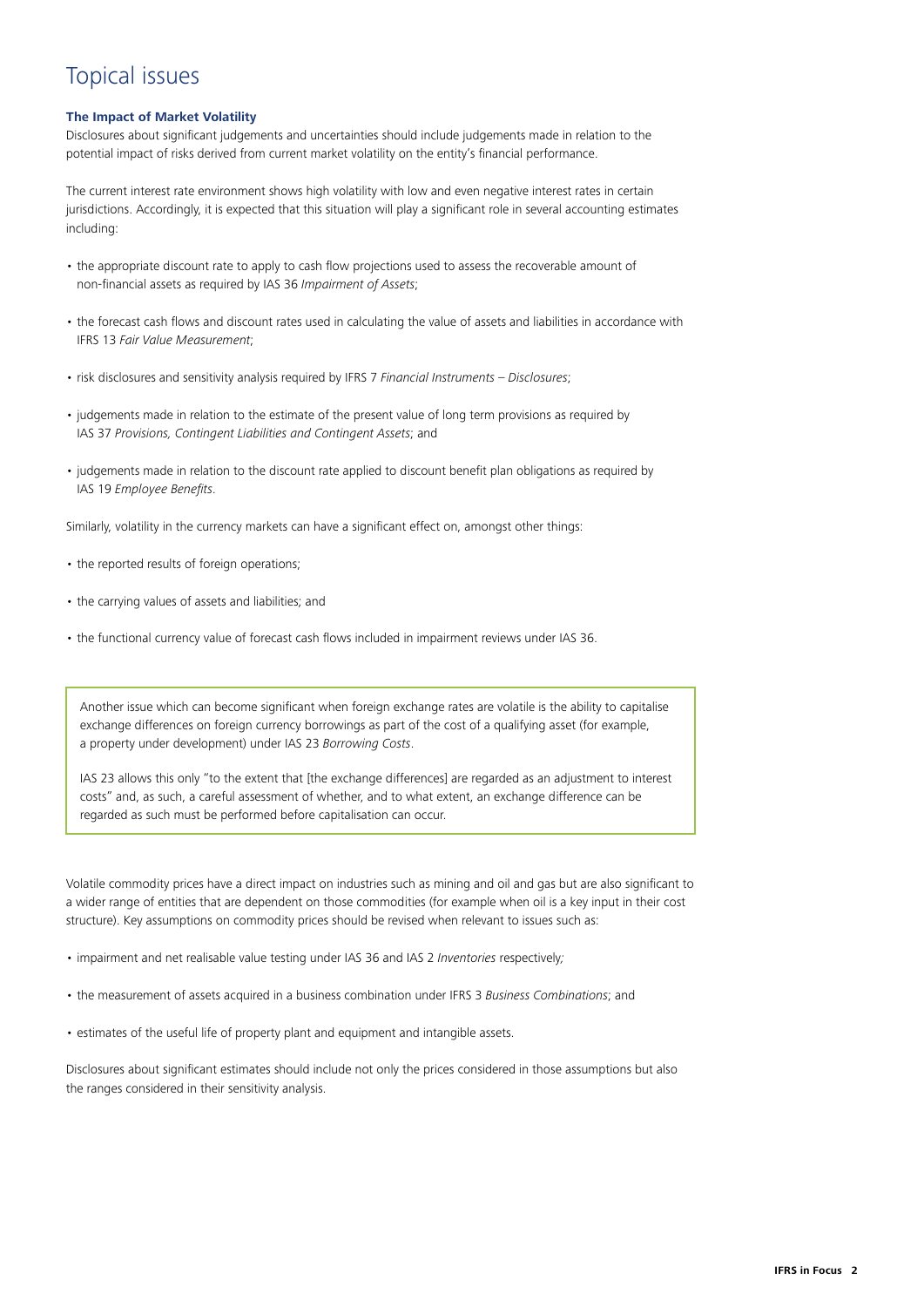Entities operating in some jurisdictions are also exposed to significant restrictions on cash repatriation. Those issues, along with country risk and exposures to high inflation should be considered in the disclosure of accounting policies as well as when applicable to comply with the requirements of:

- IAS 7 *Statement of Cash Flows* to disclose components of cash and cash equivalents held by the entity that are not available to the group (for example, cash held by a subsidiary operating in a country subject to exchange controls);
- IFRS 12 *Disclosure of Interests in Other Entities* to disclose significant restrictions on the use of assets of the group; and
- IFRS 7 *Financial Instruments: Disclosures*, which requires disclosures of liquidity and market risks.

#### <span id="page-2-0"></span>**Quality of Disclosures on Accounting Policies, Judgements and Uncertainties**

#### Disclosure of significant accounting policies

To provide users with an understanding of the entity's financial performance, the description of its accounting policies should include information specific to that entity. For example, an explanation of accounting policies in terms of the revenue streams generated by an entity (for example, the specific events that trigger recognition of revenue and the treatment of sales returns, warranties and discounts) together with relevant information to explain how accounting policies are applied to specific material, unusual and non-recurring transactions such as discontinued operations, capitalisation of assets under development and software development costs, minimum funding requirements for pensions, supplier rebates and discounts, debt modifications and bid costs. The disclosure should be informative rather than a simple repetition of the requirements of accounting standards and should explain how the requirements have been applied to the entity's particular circumstances.

#### **Application of materiality to disclosure of accounting policies**

The use of lengthy 'boilerplate' accounting policy disclosures is a concern that has been raised in discussions on the IASB's *[Principles of Disclosures project,](http://www.iasplus.com/en/projects/major/principles-of-disclosure)* as part of which a *[proposed Practice Statement on Materiality](http://www.iasplus.com/en/news/2015/10/materiality)* was published in October 2015. In its 'Snapshot' explanation of the project, the IASB cited the use of accounting policies copied from illustrative financial statements as an example of poor application of materiality.

Similar concerns were expressed by the European Securities and Markets Authority (ESMA) in a public statement – *[Improving the quality of disclosures in the financial statements](http://www.esma.europa.eu/system/files/2015-esma-1609_esma_public_statement_-_improving_disclosures.pdf)* which recommended that entities think about materiality when preparing entity-specific disclosures that provide information to investors that is relevant to an understanding of the entity's business. The statement also indicates an expectation that auditors should focus on similar objectives.

The IASB expects to issue a Discussion Paper exploring the principles of disclosure more fully early in 2016. We recommend that entities monitor this initiative and similar developments in their own jurisdictions.

#### Disclosures about significant judgements and uncertainties

Paragraphs 122 and 125 of IAS 1 *Presentation of Financial Statements* require disclosure of the judgements made in applying an entity's accounting policies that have the most significant effect on the amounts recognised in the financial statements, and disclosure of the major sources of estimation uncertainty.

Entities should ensure that those judgements and assumptions are consistent across significant estimates (for example, the inflation, salary and benefits assumptions used in measuring a defined benefit obligation should be consistent with each other). They should also ensure that when significant changes are made from prior year assumptions those changes (including the events that triggered those changes) are appropriately explained in the financial statements.

The accounting for complex supplier arrangements has been the subject of *[particular focus](https://www.frc.org.uk/News-and-Events/FRC-Press/Press/2014/December/FRC-urges-clarity-in-the-reporting-of-complex-supp.aspx)* for the UK FRC and requires in most cases the application of significant judgement, particularly related to estimates of year end receivable or payable accruals (i.e. volume rebates and discount reserves), and changes in estimates. Disclosures should provide sufficient information to enable users to assess the potential impact of those arrangements on the entity's performance.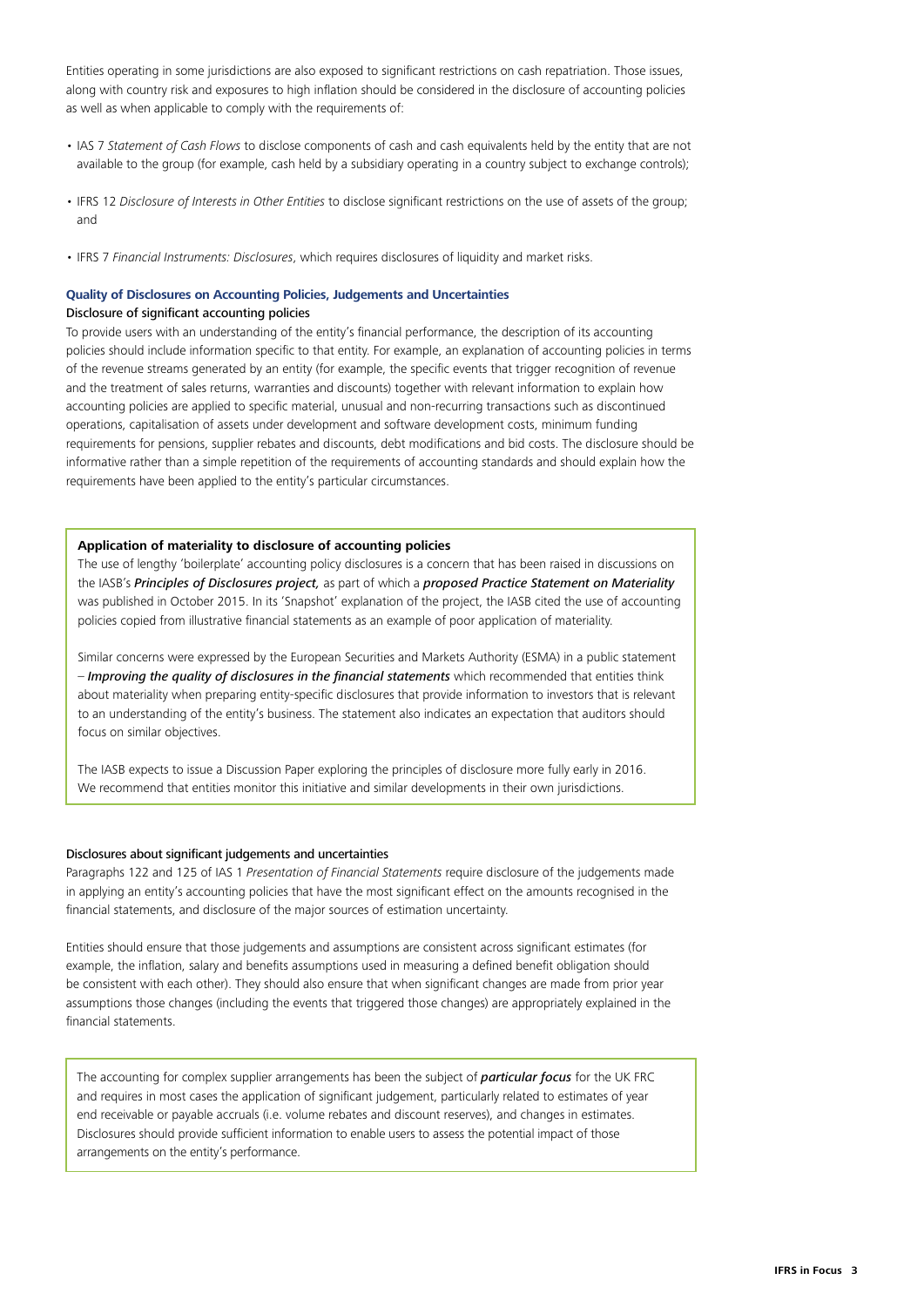#### Disclosure about accounting standards issued but not yet effective

Disclosure on the effect of changes in accounting standards that have not yet been adopted is an area of increasing regulatory focus in several jurisdictions, particularly as major new accounting standards on Financial Instruments (IFRS 9) and Revenue from Contracts with Customers (IFRS 15) are currently in issue but are not effective until 2018. There is an expectation that meaningful, entity specific discussion of the likely effect of these new standards on the entity's financial statements will be provided, including the entity's progress in implementing those new standards. A number of regulators in particular jurisdictions have made public statements on their expectations in this area and entities should be aware of expectations in their jurisdictions.

It should also be noted that the requirement to disclose the effect of standards issued and not yet effective is applicable irrespective of whether a new standard has been endorsed by a particular jurisdiction.

Entities should ensure that any statement implying that no significant impact is expected from an accounting standard issued but not yet effective will only be given when a detailed assessment including a review of relevant contracts for IFRS 15, has been performed by the entity to support this assertion.

#### <span id="page-3-0"></span>**Cash Flow Statements**

The statement of cash flows is an area of ongoing regulatory focus.

#### Classification and netting of cash flows

Operating activities are defined as the principal revenue‑producing activities of the entity and other activities that are not investing or financing activities. The definition implies that operating cash flows are determined after identifying items that specifically meet the definition of investing and financing activities.

Errors in the classification of cash flows (particularly the incorrect classification of operating cash flows as investing or financing) and inappropriate netting of cash inflows and outflows (for example drawdowns of loans from one bank against repayments to a different bank) are common areas of regulatory challenge and highlight the need to apply care in the preparation of cash flow statements. Entities should ensure that cash flow classification is consistent with the treatment of transactions in other primary statements, with cross references provided to the relevant related notes, and should consider whether additional disclosure is necessary to explain significant or unusual cash flows.

#### Supplier chain financing and reverse factoring

Entities need to assess the impact in their cash flow statements of their financing arrangements when the substance of those arrangements may trigger different classifications either as financing or operating. One example is the practice of 'reverse factoring' under which a bank commits to pay an entity's suppliers at an accelerated rate in exchange for a discount. Entities using such a service will need to consider whether the trade payables to suppliers should be derecognised and replaced by financing liabilities to the bank and whether cash payments made should be classified as operating or financing in the statement of cash flows.

Entities should disclose the accounting policies applied to the statement of financial position and cash flow statement classification balances and transactions affected.

#### Separate disclosure of non‑cash transactions

IAS 7 *Statement of Cash Flows* requires disclosure of relevant information about investing and financing transactions that do not result in cash flows.

Some examples of non‑cash transaction are the acquisition of assets through a finance lease, acquisition of property, plant and equipment in exchange for other non‑financial assets and issuance of shares as consideration in a business combination.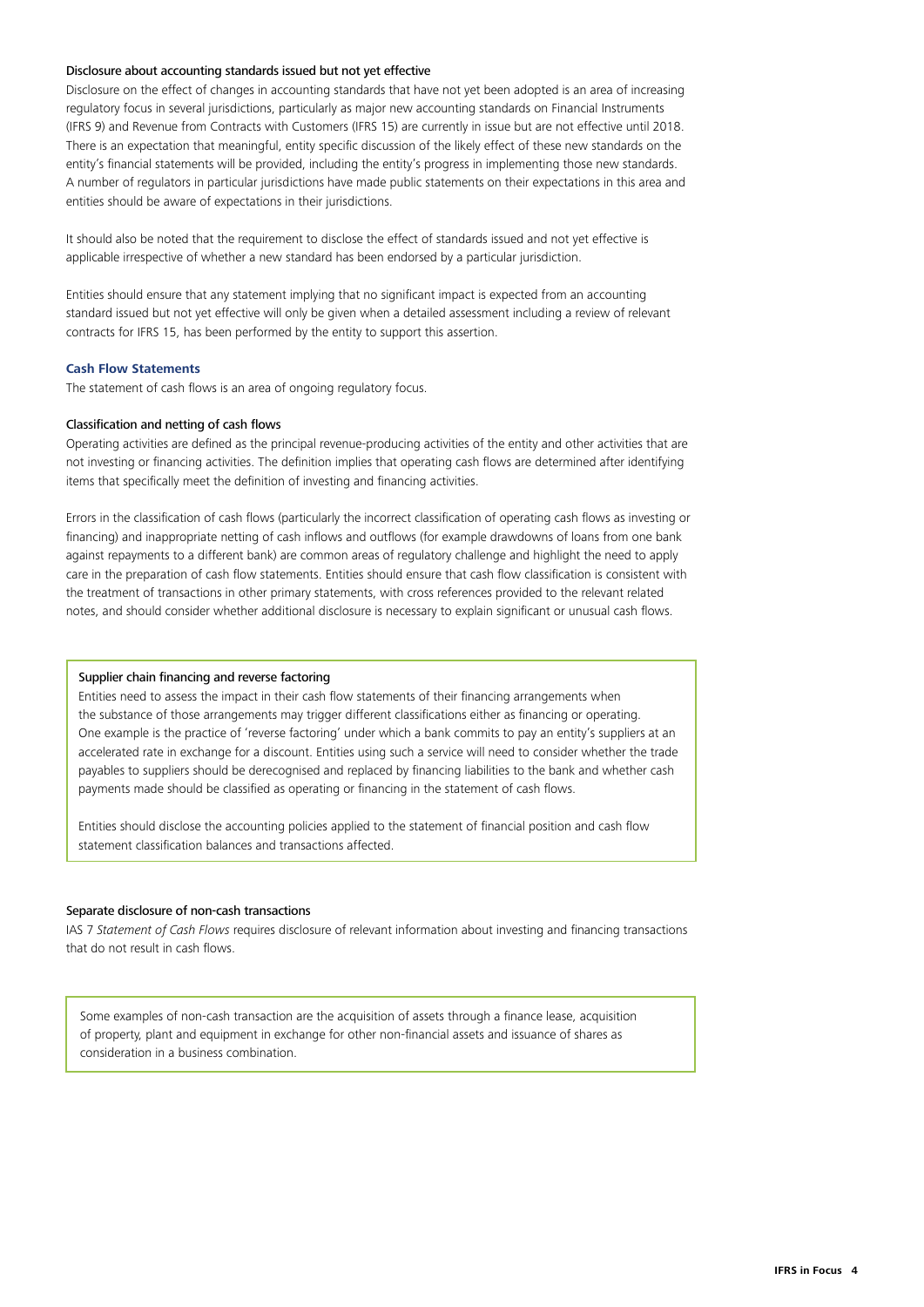#### Definition of cash equivalents

IAS 7 defines cash equivalents as short-term, highly liquid investments which are readily convertible to cash and subject to insignificant risk of change in value.

There is an inherent sensitivity in the concept of classifying an investment as being 'as good as cash', particularly in an environment of market volatility and care should be exercised in determining whether an investment meets these criteria as, for example, a fixed rate of interest could, depending on the interest rate environment, give rise to a significant risk of change in value.

Entities should disclose relevant, specific accounting policies on the classification of items (for example bank overdrafts – which should only be classified as cash equivalents when they form an integral part of the entity's cash management) as cash and cash equivalents.

#### <span id="page-4-0"></span>**Fair Value Measurement**

A fair value measurement of a non‑financial asset is based on its 'highest and best use which in general involves the use of significant judgement and accordingly, is a recurrent area of focus by regulators.

When applying a valuation technique (for example, a discounted cash flow analysis) to measure the fair value of a non‑financial asset an entity is required by IFRS 13 *Fair Value Measurement* to maximise the use of observable inputs. The standard defines observable inputs as inputs that are developed using market data, such as publicly available information about actual events or transactions, and that reflect the assumptions that market participants would use when pricing the asset or liability. Another important requirement is that entities should use quoted market prices (without adjustment) when available unless, quoted prices do not represent a fair value at the measurement date or are not readily accessible.

#### **'Level 3' fair value disclosures**

The objective of the disclosures in IFRS 13 is to provide users information about the valuation techniques and inputs used in fair value measurements, in particular when those inputs are unobservable (i.e. not based on available market data). Focus on the effect of unobservable inputs is provided by additional disclosure requirements for assets and liabilities measured at fair value on a recurring basis and classified as 'Level 3' in IFRS 13's fair value hierarchy (i.e. assets and liabilities with a significant unobservable input into their valuation).

For such items, entities are required to disclose:

- quantitative information about the significant unobservable inputs used;
- a reconciliation of opening and closing balances, including the effect of any transfers into or out of 'Level 3';
- the amount of unrealised gains and losses recognised in profit or loss and the line item(s) in which they are presented;
- a description of the valuation processes used by the entity (including, for example, how the entity decides its valuation policies and procedures and how it analyses changes in fair value measurements from period to period);
- a narrative description of the sensitivity of the fair value measurement to changes in unobservable inputs that might result in a significantly different fair value measurement, including how interrelationships between unobservable inputs might magnify or mitigate those effects; and

– for financial assets and liabilities, the effect (if significant) of changing one or more unobservable input to reflect reasonably possible alternative assumptions plus how that effect was calculated.

The insight these disclosures provide into potentially subjective judgements applied to the valuation of an entity's assets and liabilities makes them a likely area of regulatory focus and one in which entities should ensure that comprehensive, meaningful information is provided. It is notable that the disclosure requirements focus not just on the *output* of a valuation exercise but also on *how* it was performed (has the entity, for example, used fair values provided by a third party?).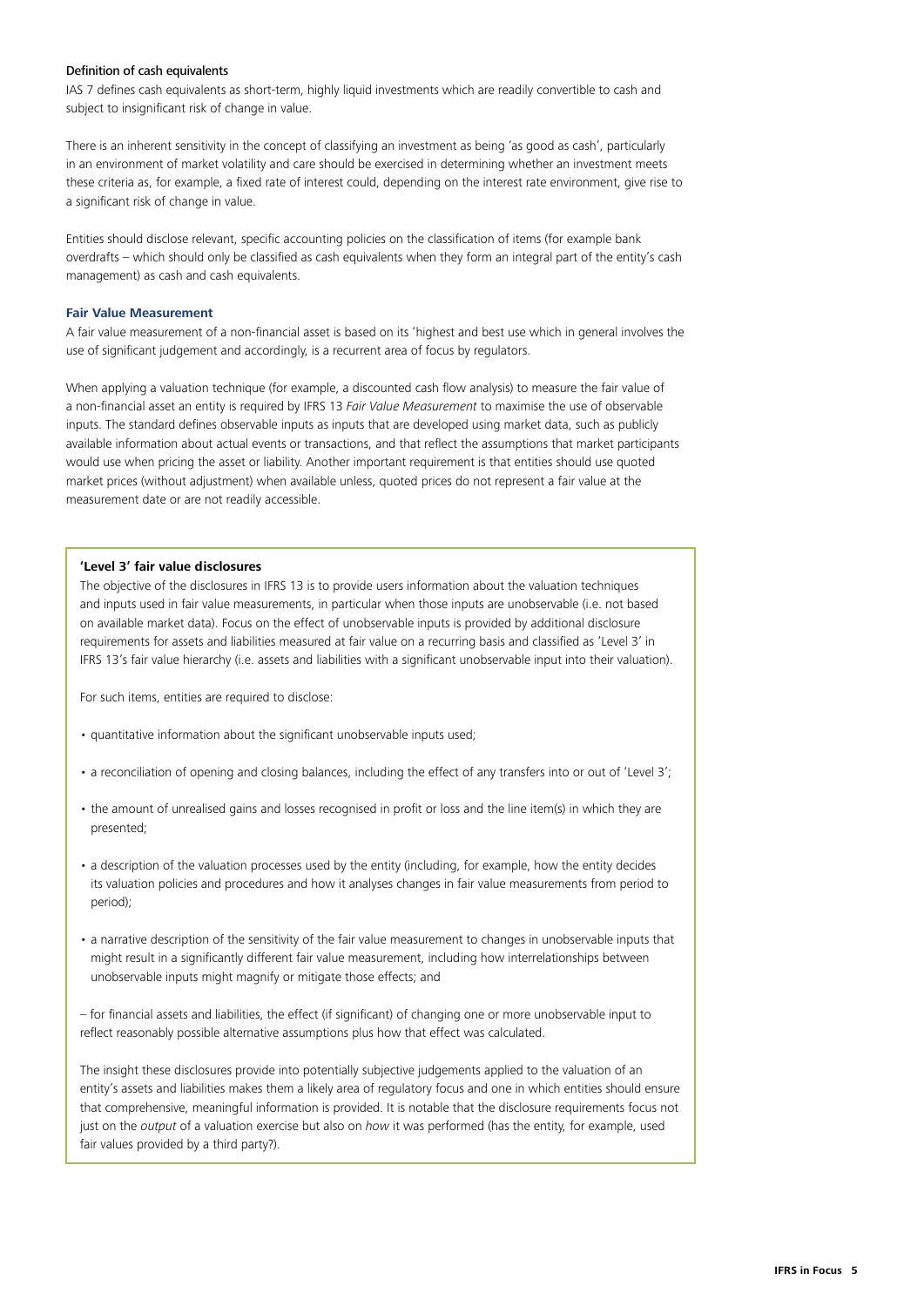#### <span id="page-5-0"></span>**Classification of Joint Arrangements**

The classification of joint arrangements as either joint operations (when the parties have *rights to the assets and obligations for the liabilities*, relating to the arrangement) or as joint ventures (when the parties have *rights to the net assets* of the arrangement) has been a challenging requirement since IFRS 11 *Joint Arrangements* was published in 2011.

In March 2015, the IFRS Interpretations Committee provided additional clarity through the finalisation of a number of agenda decisions confirming that the consideration of 'other facts and circumstances' required by IFRS 11 is not a test of whether each party to the joint arrangement is closely or fully involved with the operation of the separate vehicle, rather it is a test of whether those facts and circumstances create *enforceable* rights to the assets and obligations for the liabilities, and that two joint arrangements with otherwise similar features can be classified differently if one is structured through a separate vehicle and the other is not because:

- the legal form of a joint arrangement structured through a separate vehicle must be overridden by other contractual arrangements or specific other facts and circumstances for the joint arrangement to be classified as a joint operation; but
- a joint arrangement that is not structured through a separate vehicle is always classified as a joint operation.

The Committee also confirmed that all facts and circumstances need to be considered to determine whether *enforceable* rights over the arrangements' assets and *enforceable* obligations for its liabilities exist, including:

- when output from a joint arrangement is sold to its owners at market price, whether the cash flows provided to the joint arrangement through the parties' purchase of the output from the joint arrangement at market price, along with any other funding that the parties are obliged to provide, would be sufficient to enable the joint arrangement to settle its liabilities on a continuous basis; and
- when a joint arrangement obtains financing from a third party, whether cash flows to the joint arrangement from the sale of output to the parties, along with any other funding that the parties are obliged to provide, satisfy the joint arrangement's liabilities (including those to the third-party finance provider).

Entities with significant joint arrangements, particularly those that have classified those arrangements as joint operations based on an assessment of other facts and circumstances, may wish to revisit those assessments to ensure that they are consistent with the Interpretations Committee's analysis.

#### <span id="page-5-1"></span>**Income Tax**

#### Uncertain tax positions

Another important topic of regulatory focus is the recognition, measurement and disclosure of uncertain tax positions. Following a conclusion by the IFRS Interpretations Committee in November 2014 that IAS 12 *Income Taxes* should be considered in analysing the recognition and measurement of uncertain tax positions instead of IAS 37 *Provisions, Contingent Liabilities and Contingent Assets*, the IASB issued a draft Interpretation of IAS 12 in October 2015 related to this issue.

Although the Interpretations is currently in draft form, with no mandatory effective date yet set, it may provide a useful framework for addressing a significant area on which current IFRSs provide limited guidance.

The draft Interpretation proposes the following:

- uncertainties in income tax liabilities or assets should be reflected in the tax liability or asset only when it is probable that the entity will pay or recover the amount under consideration;
- an entity should make a judgement about the unit of account that provides relevant information for each uncertain tax position; and
- measurement of an uncertain tax position would be based on an assumption that the tax authorities would examine the amounts reported to them and have full knowledge of all relevant information (i.e., assuming full 'detection risk').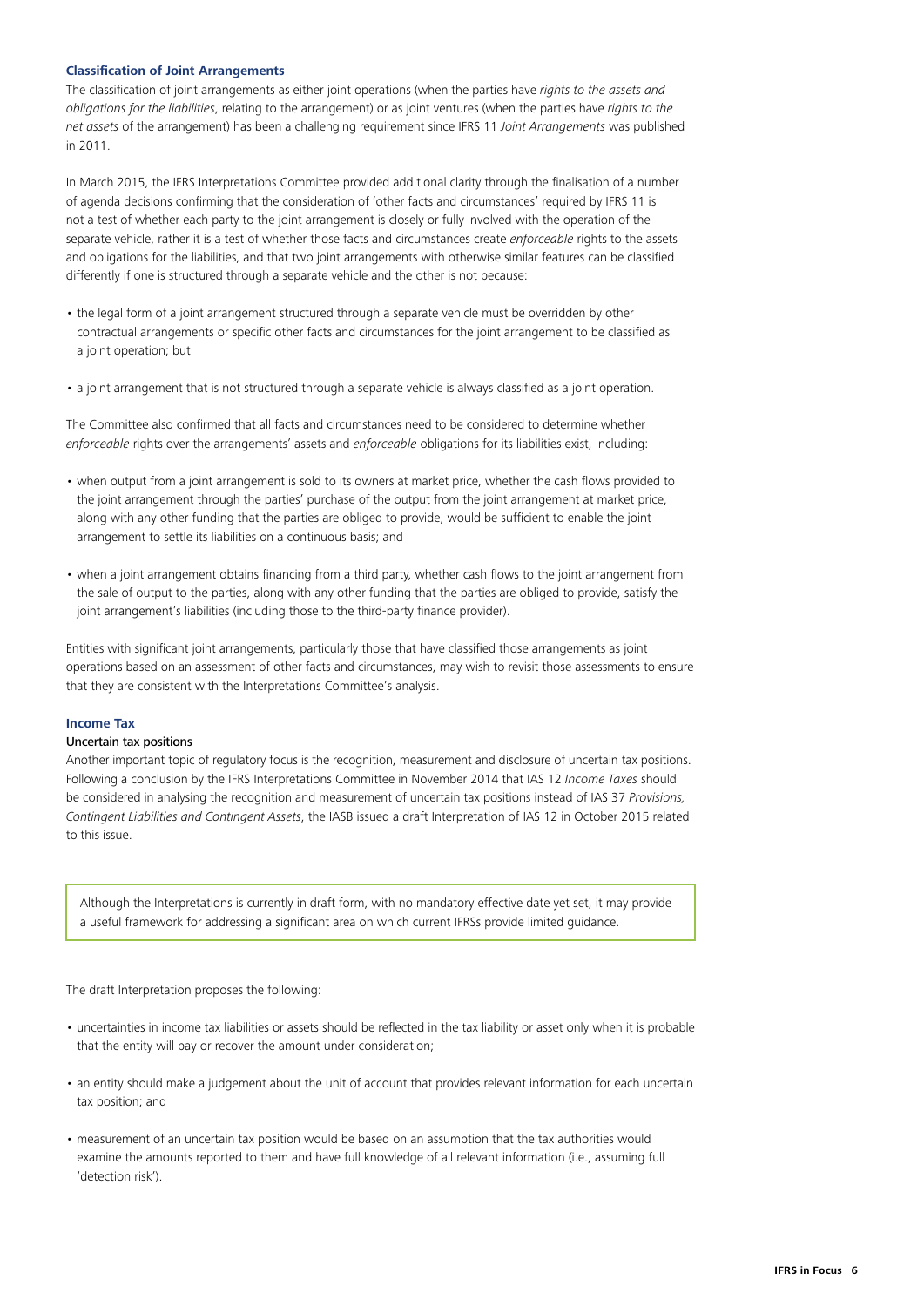The draft Interpretation does not include any new disclosure requirements, but emphasises that an entity will need to determine whether it needs to disclose information about the judgements and uncertainties inherent in the tax accounting, in accordance with IAS 1 *Presentation of Financial Statements*.

Meaningful disclosure in this area is also an area of increasing focus. Entities are encouraged to consider including the provision of useful information in the reconciliation between an entity's statutory and effective tax rate and unrecognised tax benefits and judgements related to the recognition and release of valuation allowances on deferred tax assets. Amongst other things, disaggregation of reconciling items and the use of clear descriptions for those items can provide more meaningful information than categorising all items under generic headings such as 'non-taxable income' and 'adjustments in relation to prior years'. Consistency with any discussion of tax risks in an entity's management commentary should also be considered.

#### Deferred tax assets

IAS 12 *Income Taxes* requires entities to recognise a deferred tax asset derived from deductible tax differences and unused tax losses (even if the entity is currently loss making) provided that it is probable that the entity will generate future taxable income to utilise benefit from them. In many cases, the assessment as to whether the entity will generate future taxable income involves the use of significant judgement, for example the time period considered, tax planning strategies, impact of future contracts etc. Entities are required to disclose the judgements made that support the recognition of those deferred tax assets.

#### Base Erosion and Profit Shifting

The OECD and the G20 have initiated a project to address concerns over 'Base Erosion and Profit Shifting' ('BEPS'), being the negative effects caused by tax avoidance strategies primarily entered into by multinational companies which exploits gaps in tax rules to artificially shift profits to jurisdictions with lower tax charges.

The project aims to ensure that profits are taxed where economic activities generating the profits are performed and where value is created by formulating a set of common, modernised tax rules that will drive co-ordination of tax rules between different countries and, by so doing, avoid double taxation, improve and standardise reporting for tax administrations and provide more transparency.

Similarly, the European Commission is launching initiatives to address tax evasion and tax fraud with the focus on improving tax transparency and create a more fair tax environment within the European Union.

These initiatives highlight the importance that companies should give to consideration of risks relating to tax as these can have significant effects on the recognition and measurement of tax balances.

#### <span id="page-6-0"></span>**Impairment**

Impairment continues to be a significant issue for many entities operating in many markets and care should continue to be taken in applying the requirements of IAS 36 *Impairment of Assets* and in properly disclosing the results of that exercise.

In measuring the value in use of an asset, cash-generating unit or group of cash-generating units, entities should focus on ensuring that, as required by IAS 36, cash flow projections are *reasonable and supportable* and that they represent *management's best estimate of the range of economic conditions* that will exist over the remaining useful life of the asset, cash-generating unit or group of cash-generating units. The period over which such projections are made is also important, with use of budgets or forecasts extending beyond five years permitted only when an entity's ability to forecast cash flows over that longer period can be demonstrated based on past experience.

The forecast cash flows must be discounted using a *pre‑tax* rate, reflecting *current market assessments* of the time value of money and risks specific to the asset, cash-generating unit or group of cash-generating units. As noted above, in a volatile economic environment the appropriate discount rate may have changed compared to previous periods.

Likewise, any impairment calculation based on fair values should be rigorously performed based on the requirements of IFRS 13 *Fair Value Measurement*, including those discussed above.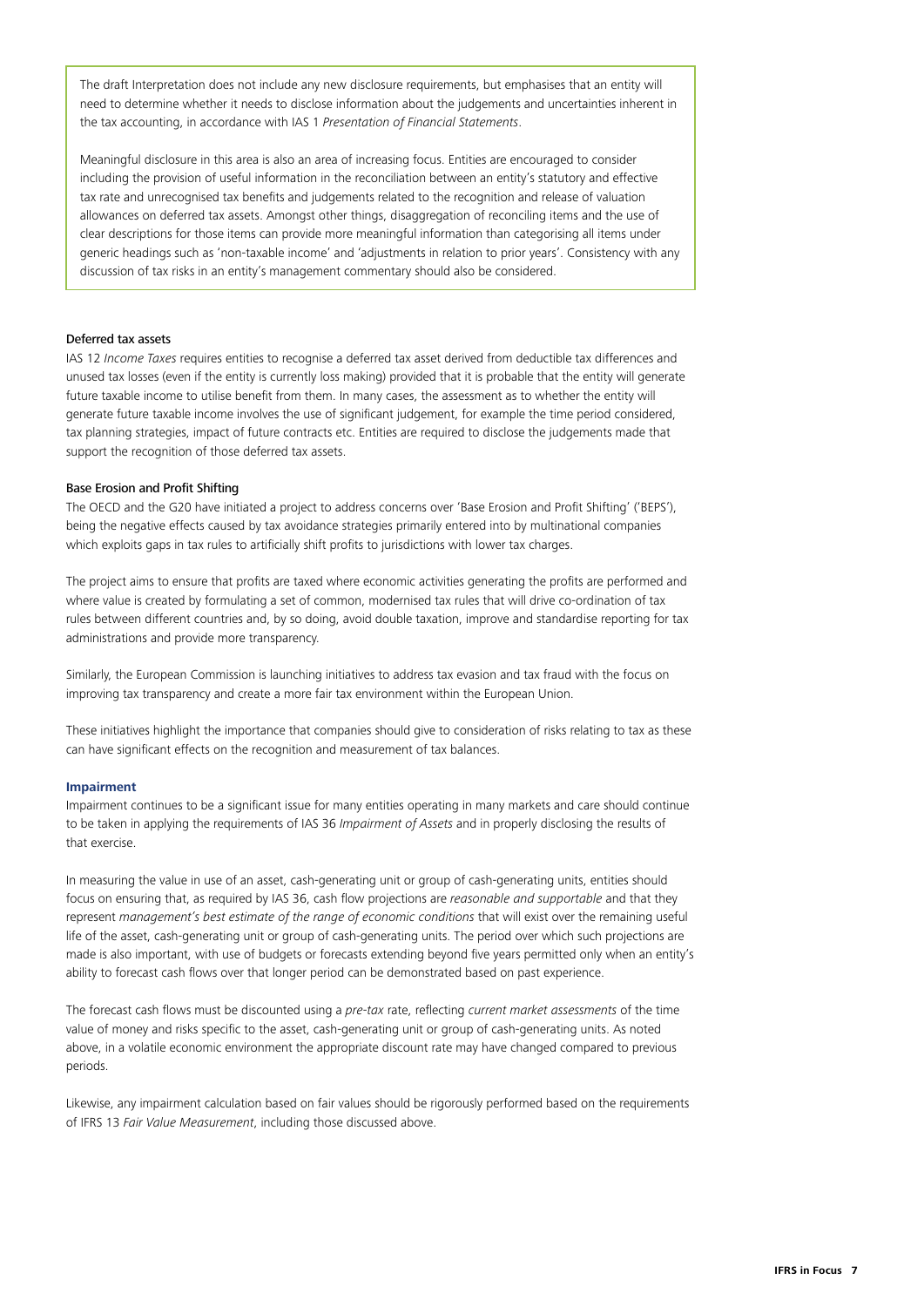The disclosure requirements of IAS 36 should then be applied carefully, including:

- if an impairment loss has been recognised or reversed, whether the recoverable amount of the asset, cash‑generating unit or group of cash‑generating units has been determined based on its value in use or on its fair value less costs of disposal;
- if the latter, the level within IFRS 13's hierarchy in which that fair value measurement is categorised; and
- if that is Level 2 or Level 3, the valuation technique and key assumptions should be described. If the recoverable amount is value in use, the discount rate(s) used and previous estimate (if any) of value in use should be disclosed.

Impairment is also an area in which the requirements of IAS 1 *Presentation of Financial Statements* to disclose significant judgements and sources of estimation uncertainty can often apply.

For assets other than goodwill that have previously been subject to impairment, it is important to remember that IAS 36 requires an assessment at the end of each reporting period of whether a reversal of that impairment has occurred.

The current low levels of commodity prices mean that, although by no means the only entities affected, entities operating in extractive industries are likely to have significant judgements to make in terms of impairment.

As well as the general requirements of IAS 36, entities with exploration and evaluation assets should bear in mind the specific requirements of IFRS 6 *Exploration for and Evaluation of Mineral Resources* to assess such assets for impairment when:

- the entity's right to explore has expired, or will expire in the near future and is not expected to be renewed;
- substantive expenditure on further exploration and evaluation activities is neither budgeted not planned;
- commercially viable quantities of mineral resources have not been discovered and the entity has decided to discontinue exploration and evaluation of the specific area in question; or
- sufficient data exists to indicate that, even though development in the specific area is likely to proceed, the resulting income is unlikely to be sufficient to recover the carrying amount of the exploration and evaluation asset.

#### <span id="page-7-0"></span>**Use of 'Non‑GAAP' Measures**

As noted in last year's *[Closing Out](http://www.iasplus.com/en/publications/global/ifrs-in-focus/2014/closing-out-2014)*, the use of 'Non‑GAAP' or 'alternative' measures continues to be an area of heightened regulatory scrutiny with ESMA publishing its finalised *[Guidelines on Alternative Performance](http://www.esma.europa.eu/system/files/2015-esma-1415en.pdf)  [Measures](http://www.esma.europa.eu/system/files/2015-esma-1415en.pdf)*. Consistently with previous publications by, amongst others, the *[International Organisation of](http://www.iosco.org/news/pdf/IOSCONEWS343.pdf)  [Securities Commissions](http://www.iosco.org/news/pdf/IOSCONEWS343.pdf)* (IOSCO) and the *[International Federation of Accountants](https://www.ifac.org/publications-resources/developing-and-reporting-supplementary-financial-measures-definition-principl)* (IFAC) these guidelines note that an alternative performance measure should:

- have a meaningful label that reflects its content and include relevant information to understand its usefulness to the entity's financial statements primary users;
- be reconciled to the most directly reconcilable line item, subtotal or total presented in the financial statements of the corresponding period, identifying and explaining the material reconciling items;
- be presented on a gross basis (i.e. without offsetting gains and losses);
- be used consistently from period to period, with comparative information provided; and
- not be displayed with more prominence, emphasis or authority than, or distract from, measures directly stemming from financial statements.

Entities should include in their accounting policies a description of key assumptions and judgements made in presenting non‑GAAP measures in the financial statements.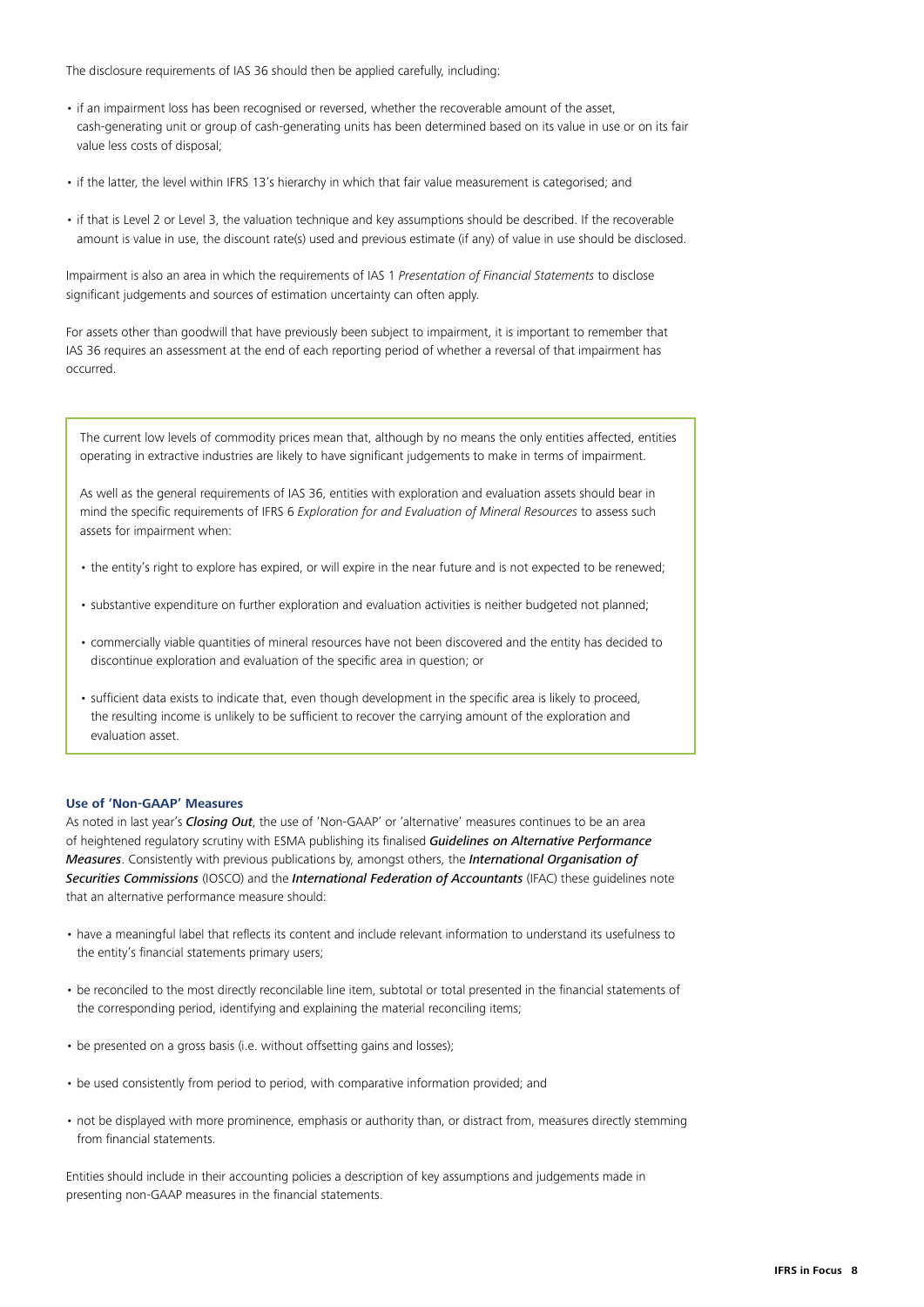The IASB's disclosure initiative project also includes this topic. The IASB's tentative view is that non-IFRS information should not be prohibited as long as it is fairly presented, this principle is consistent with the views of other regulators detailed above; however, the IASB considers that it would be difficult to formulate prescriptive rules to define what constitutes 'fair presentation', instead the Board believes that the focus should be on providing general guidance on how those performance measures should be used in the financial statements.

Regulators in different jurisdictions have, however, taken different views on when (or even whether) the use of 'non‑GAAP measures' is acceptable. For example, the U.S. Securities and Exchange Commission ('SEC') has indicated that an entity should not exclude from non‑GAAP measures items such as expenses that are necessary to run the business (i.e. recurring cash operating expense) and large expenses that are necessary to generate revenue.

Inappropriate identification of items as 'infrequent', 'unusual' or 'non‑recurring' is also likely to attract regulatory scrutiny. Indeed, SEC regulation specifically prohibits adjustment of a non-GAAP measure for such items if a similar item has arisen in the last two years or recurrence is reasonably likely in the next two years.

Entities should be aware of requirements in their jurisdiction(s) as they consider how best to present continued their results to the market.

#### <span id="page-8-0"></span>**Other topics**

- IFRIC 21 *Levies:* The application of this interpretation continues to be challenging, due in part to development of new forms of levy. For example:
	- The EU Banking Deposit Guarantee Scheme was introduced to protect depositors whose banks have failed and is funded by contributions made by banks. Contributions are due on January of each year and should be recognised as an expense on that date.
	- Banks will be required to contribute from 2016 to the EU single resolution fund. If an entity is required to make cash contribution that payment falls into the scope of IFRIC 21.
- Business combinations: Regulators continue to raise comments on the accounting for business combinations, including on:
- identification of the acquirer (i.e. whether the transaction should be accounted for as a reverse acquisition); and
- the identification and measurement of assets and liabilities acquired, in particular on whether all intangible assets have been identified in circumstances where significant goodwill is recognised or whether measurement was appropriate in circumstances where a bargain purchase gain is recognised.

Disclosure is also important on, for example, the nature and terms of any contingent consideration.

• Segment reporting: Significant judgements are required in the identification of reportable segments and of the chief operating decision maker. In some cases, there are complex organisational and reporting structures which add complexity to these judgements. Entities are required to disclose the judgements made in this area and, following an amendment to IFRS 8 *Operating Segments* effective from 1 January 2015, in determining whether segments with similar economic characteristics should be aggregated for disclosure purposes.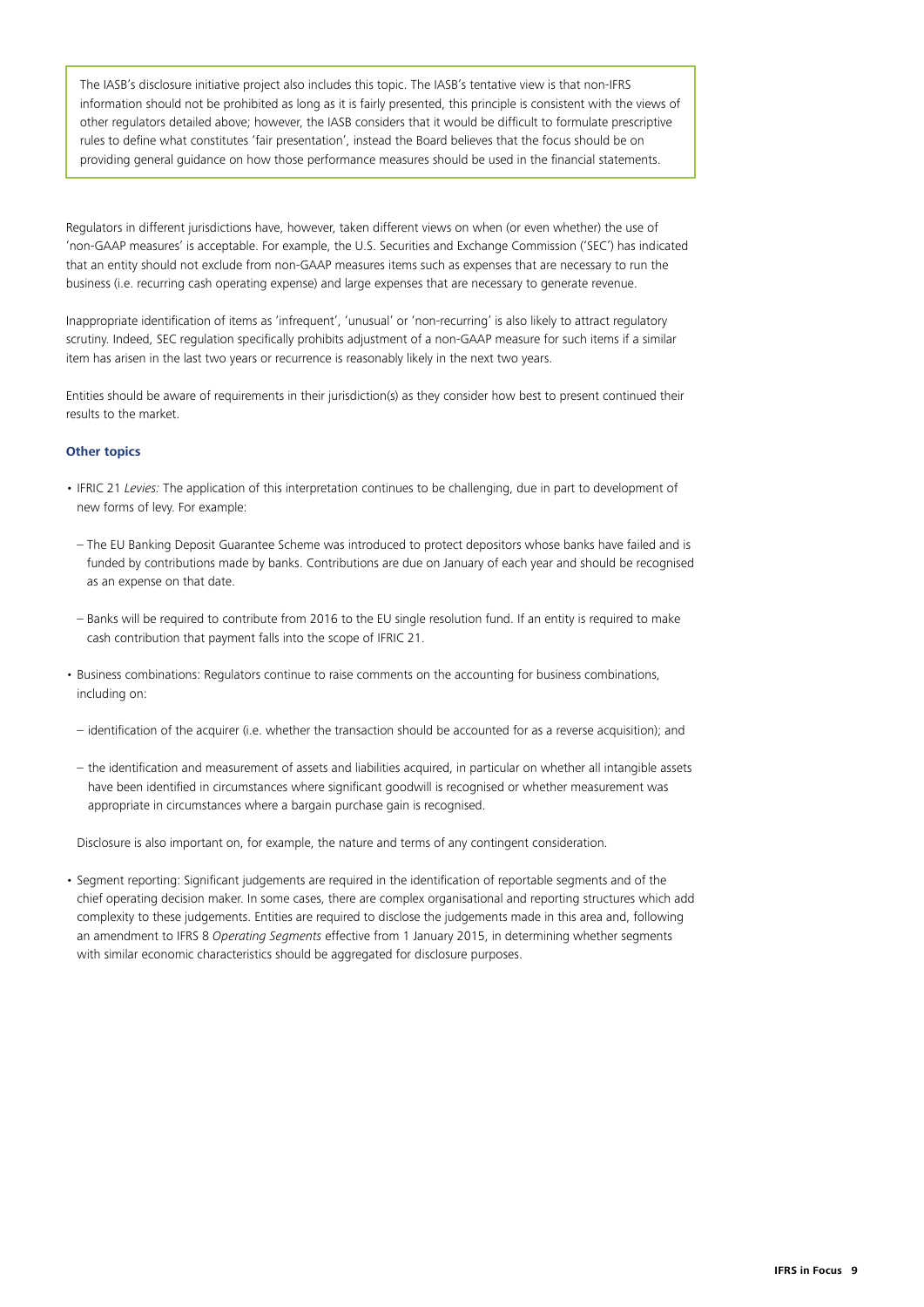### New accounting standards, amendments and interpretations mandatorily effective for years ending 31 December 2015

Further detail on the new and revised standards discussed below is available at:

#### http://www.iasplus.com/en/tag-types/global/newsletters/ifrs-in-focus

#### **IFRS**

#### **Amended Standards:**

Amendments to IAS 19 *Employee Benefits* – *[Contributions from employees or third parties that are linked to services](http://www.iasplus.com/en/publications/global/ifrs-in-focus/2013/amendments-ias-19)*.

Amendments to IFRS 2, IFRS 3, IFRS 8, IFRS 13, IAS 16, IAS 24 and IAS 38 issued in the *[Annual Improvement Cycle 2010‑2012](http://www.iasplus.com/en/projects/completed/aip/annual-improvements-2010-2012)*

Amendments to IFRS 1, IFRS 3, IFRS 13 and IAS 40 issued in the *[Annual Improvement Cycle 2011‑2013](http://www.iasplus.com/en/projects/completed/aip/annual-improvements-2011-2013)*.

#### **Amendments to IAS 19** *Employee Benefits* **– Contributions from employees or third parties that are linked to services**

The amendments to IAS 19 permit contributions that are independent of the number of years of service to be recognised as a reduction in the service costs in the period in which the service is rendered, instead of allocating the contributions to periods of service.

#### **Amendments to IFRS 2, IFRS 3, IFRS 8, IFRS 13, IAS 16, IAS 24 and IAS 38 issued in the Annual Improvement Cycle 2010‑2012**

The amendments introduced in the 2010‑2012 annual improvement cycle were:

- IFRS 2 *Share‑based Payment* Definition of 'vesting condition': Amends the definitions of 'vesting condition' and 'market condition' and adds definitions for 'performance condition' and 'service condition' (which were previously part of the definition of 'vesting condition').
- IFRS 3 *Business Combinations* Accounting for contingent consideration in a business combination: Clarifies that contingent consideration that is classified as an asset or a liability shall be measured at fair value at each reporting date.
- IFRS 8 *Operating Segments*: (i) Aggregation of operating segments: Requires an entity to disclose the judgements made by management in applying the aggregation criteria to operating segments. (ii) Reconciliation of the total of the reportable segments' assets to the entity's assets: Clarifies that an entity shall only provide reconciliations of the total of the reportable segments' assets to the entity's assets if the segment assets are reported regularly.
- IFRS 13 *Fair Value Measurement* Short‑term receivables and payables: Clarifies that issuing IFRS 13 and amending IFRS 9 *Financial Instruments* and IAS 39 *Financial Instruments: Recognition and Measurement* did not remove the ability to measure short-term receivables and payables with no stated interest rate at their invoice amounts without discounting if the effect of not discounting is immaterial.
- IAS 16 *Property, Plant and Equipment* Revaluation method proportionate restatement of accumulated depreciation: Clarifies that when an item of property, plant and equipment is revalued the gross carrying amount is adjusted in a manner that is consistent with the revaluation of the carrying amount.
- IAS 24 *Related Party Disclosures* Key management personnel: Clarifies that an entity providing key management personnel services to the reporting entity or to the parent of the reporting entity is a related party of the reporting entity.
- IAS 38 *Intangible Assets* Revaluation method proportionate restatement of accumulated amortisation: Clarifies that when an intangible asset is revalued the gross carrying amount is adjusted in a manner that is consistent with the revaluation of the carrying amount.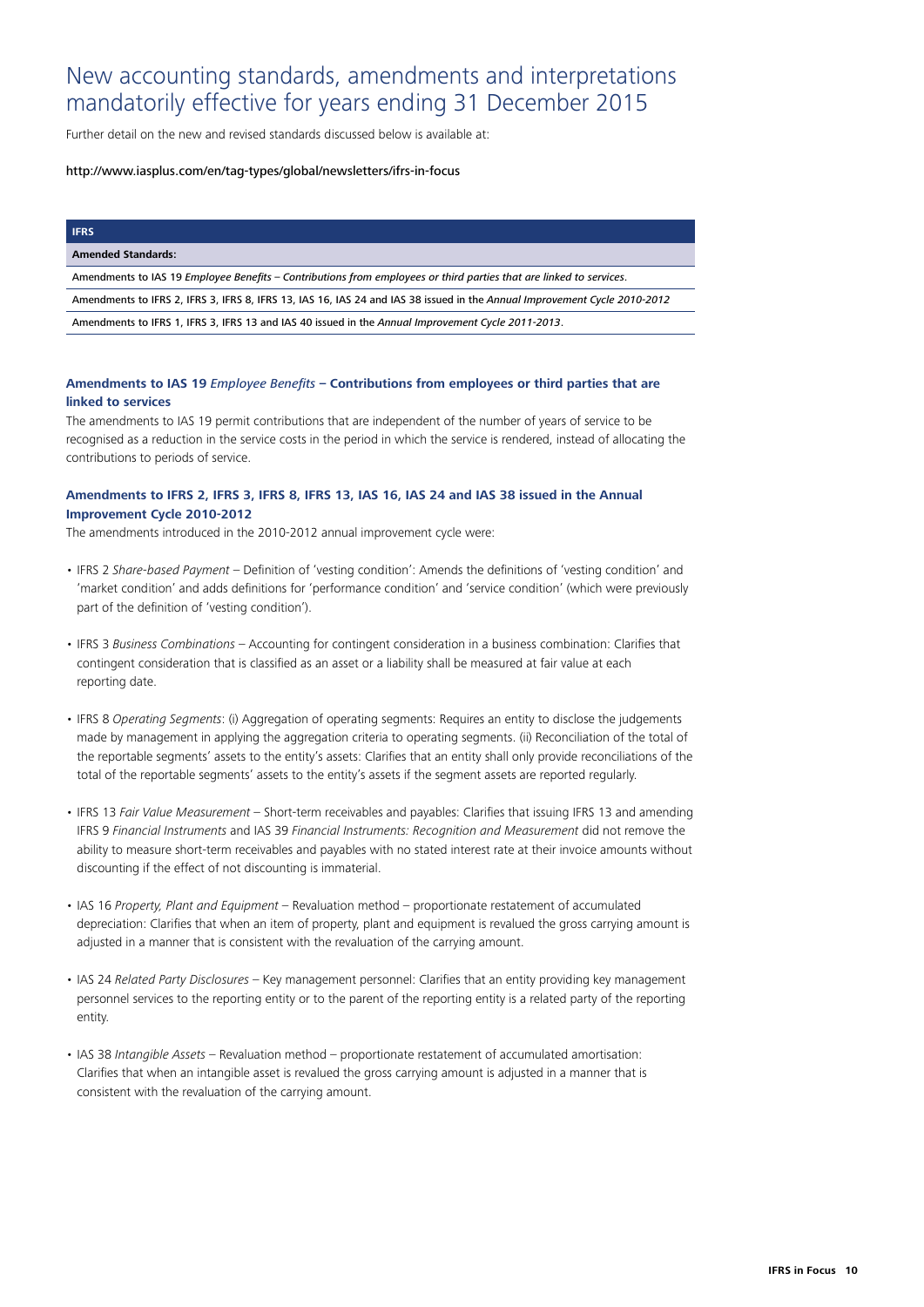#### **Amendments to IFRS 1, IFRS 3, IFRS 13 and IAS 40 issued in the Annual Improvement Cycle 2011‑2013**.

The amendments introduced in the 2011‑2013 annual improvement cycle were:

- IFRS 1 *First‑time Adoption of International Financial Reporting Standards* Meaning of effective IFRSs: Clarifies that an entity, in its first IFRS financial statements, has the choice between applying an existing and currently effective IFRS or applying early a new or revised IFRS that is not yet mandatorily effective, provided that the new or revised IFRS permits early application. An entity is required to apply the same version of the IFRS throughout the periods covered by those first IFRS financial statements.
- IFRS 3 *Business Combinations*  Scope of exception for joint ventures: Clarifies that IFRS 3 excludes from its scope the accounting for the formation of a joint arrangement in the financial statements of the joint arrangement itself.
- IFRS 13 *Fair Value Measurement* Scope of paragraph 52 (portfolio exception): Clarifies that the scope of the portfolio exception defined in paragraph 52 of IFRS 13 includes all contracts accounted for within the scope of IAS 39 or IFRS 9, regardless of whether they meet the definition of financial assets or financial liabilities as defined in IAS 32 *Financial Instruments: Presentation*.
- IAS 40 *Investment Property*  Clarifying the interrelationship of IFRS 3 *Business Combinations* and IAS 40 when classifying property as investment property or owner‑occupied property: Clarifies that determining whether a specific transaction meets the definition of both a business combination as defined in IFRS 3 and investment property as defined in IAS 40 requires the separate application of both standards independently of each other.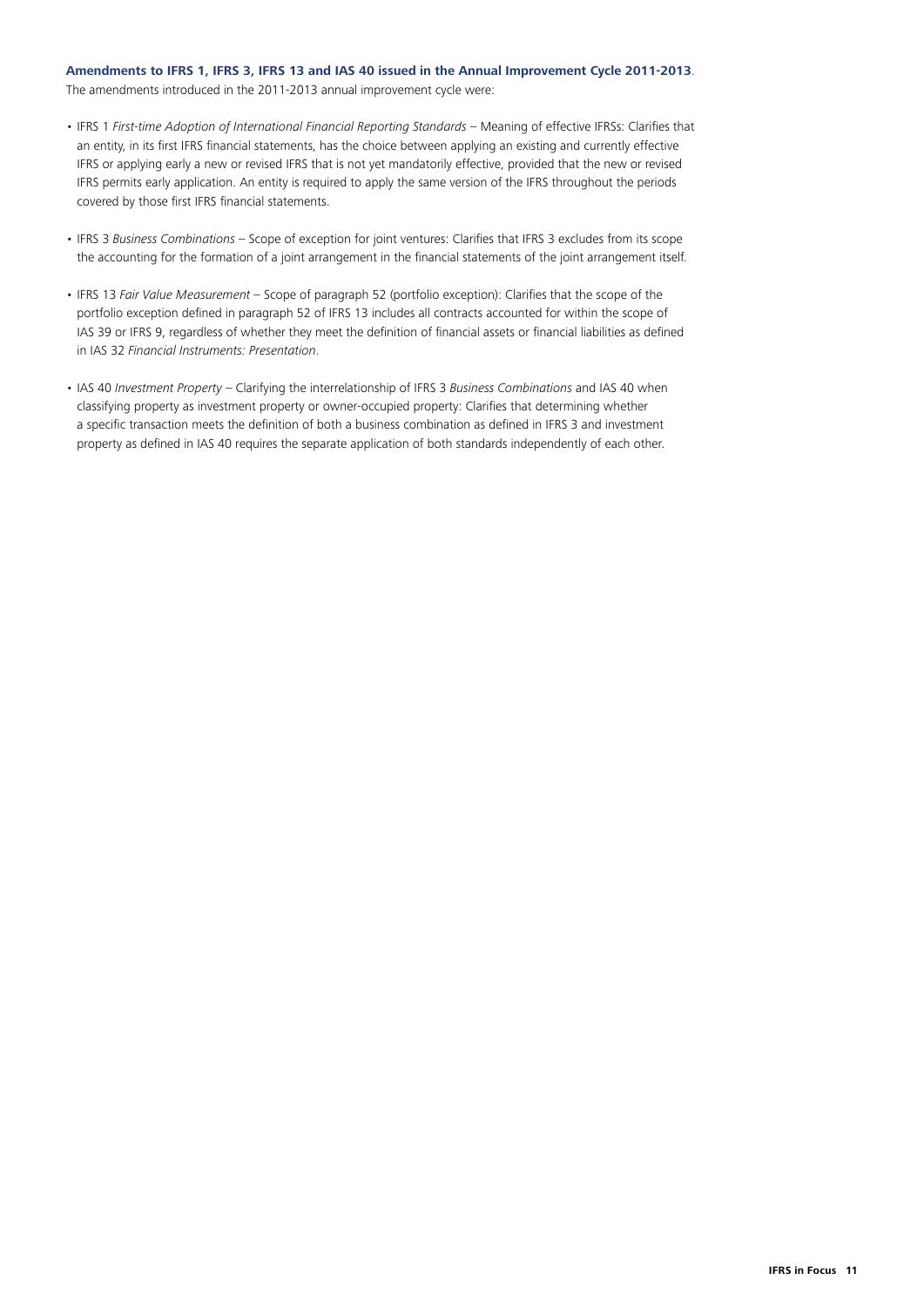## New and revised IFRSs available for early application in years ending 31 December 2015

Paragraph 30 of IAS 8 Accounting Policies, Changes in Accounting Estimates and Errors requires entities to consider and disclose the potential impact of new and revised IFRSs that have been issued but are not yet effective.

The list below reflects a cut-off date of 30 November 2015. The potential impact of the application of any new and revised IFRSs issued by the IASB after that but before the financial statements are issued, which may include the IASB's new standard on leases due for publication in January 2016, should also be considered and disclosed.

Consideration should always be given to the effect of any local endorsement or other regulatory or legal processes on an entity's ability to early adopt an IFRS.

| <b>IFRS</b>                                                                                                                 | <b>Effective Date</b>                                                                                                        |
|-----------------------------------------------------------------------------------------------------------------------------|------------------------------------------------------------------------------------------------------------------------------|
| <b>New Standards</b>                                                                                                        |                                                                                                                              |
| <b>IFRS 9 - Financial Instruments</b>                                                                                       | 1 January 2018 (*)                                                                                                           |
| IFRS 14 - Regulatory Deferral Accounts                                                                                      | First time adopters whose first annual IFRS<br>financial statements are for a period beginning<br>on or after 1 January 2016 |
| IFRS 15 - Revenue from Contracts with Customers                                                                             | 1 January 2018 (**)                                                                                                          |
| <b>Amended Standards</b>                                                                                                    |                                                                                                                              |
| Amendments to IFRS 10 and IAS 28 - Sale or Contribution of Assets between<br>an Investor and its Associate or Joint Venture | 1 January 2016                                                                                                               |
| Amendments to IFRS 11 - Accounting for Acquisitions of Interests in Joint<br><b>Operations</b>                              | 1 January 2016                                                                                                               |
| Amendments to IAS 16 and IAS 38 - Clarification of Acceptable Methods of<br>Depreciation and Amortisation                   | 1 January 2016                                                                                                               |
| Amendments to IAS 16 and IAS 41 - Agriculture: Bearer Plants                                                                | 1 January 2016                                                                                                               |
| Amendments to IAS 27 - Equity Method in Separate Financial Statements                                                       | 1 January 2016                                                                                                               |
| Annual Improvements - 2012-2014 cycle                                                                                       | 1 January 2016                                                                                                               |
| Amendments to IFRS 10, IFRS 12 and IAS 28 - Applying the consolidation<br>exception                                         | 1 January 2016                                                                                                               |
| Amendments to IAS 1 - Disclosure initiative                                                                                 | 1 January 2016                                                                                                               |

\* For periods beginning before 1 January 2018, previous versions of IFRS 9 may be adopted provided the relevant date of initial application is before 1 February 2015.

\*\* The standard was originally issued with an effective date 1 January 2017, the IASB decided in September 2015 to defer its effective date to 1 January 2018.